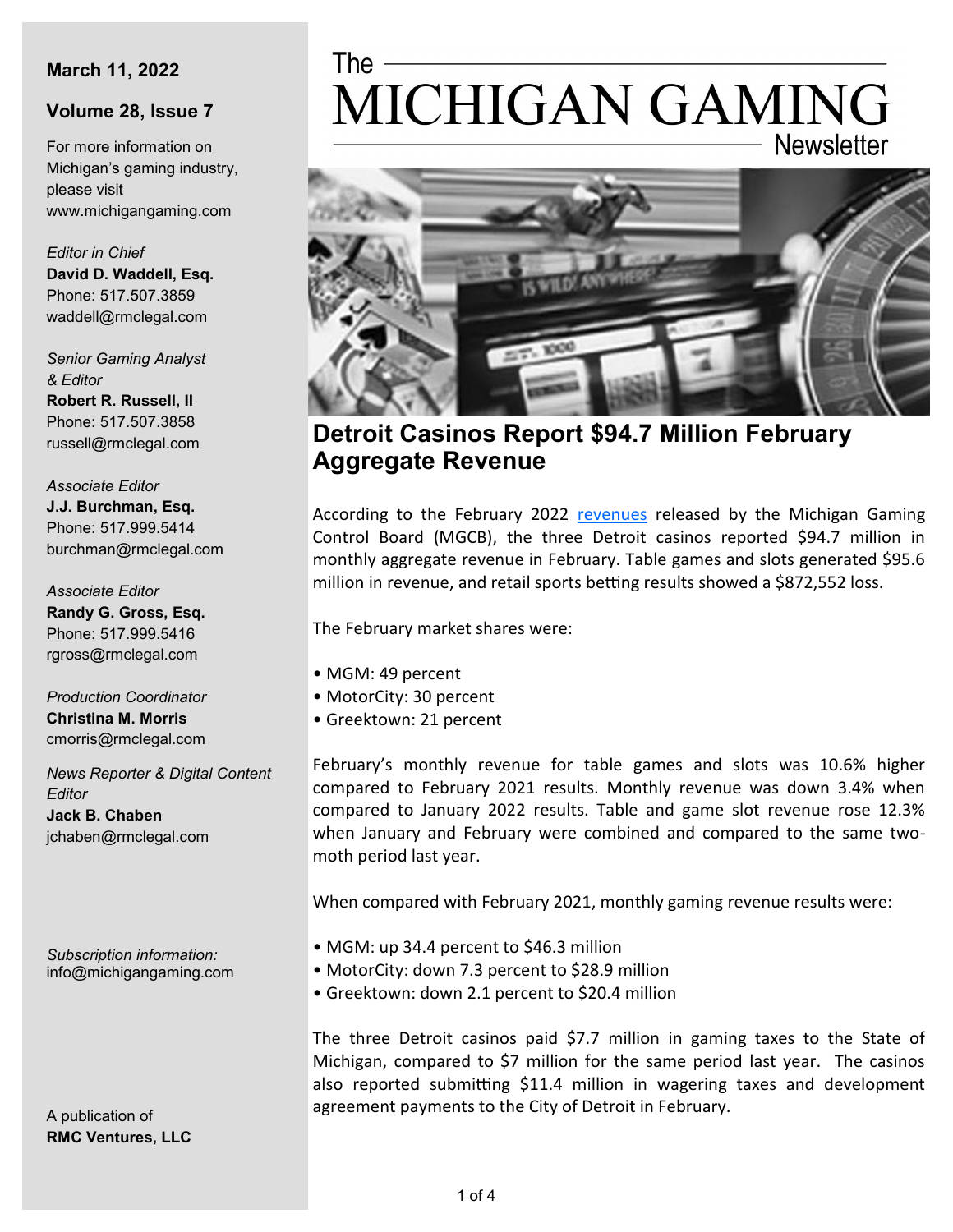Retail sports betting qualified adjusted gross receipts (QAGR) dropped to \$794,925 during February. Monthly QAGR was down \$2.8 million compared with January.

February QAGR by casino was:

- MGM: -\$175,082
- MotorCity: -\$400,347
- Greektown: -\$297,123

Total handle was \$25,373,474. Total gross receipts reported by the three Detroit casinos were -\$869,939. Because of the negative results, neither the State of Michigan nor the City of Detroit collected Taxes from retail sports betting during February.

Year to date thru February 28, aggregate retail sports betting QAGR results were:

- MGM: \$306,703
- MotorCity: \$121,146
- Greektown: \$632,672

Fantasy contest operators reported total adjusted revenues of 1.7 million and paid taxes of \$143,984 for January.

# **MGCB Assists with Raid on Alleged Storefront Casinos in Lansing**

The Michigan Gaming Control Board (MGCB) assisted the Michigan Department of Attorney General and Lansing Police Department (LPD) with two raids at alleged storefront casinos in Lansing, according to this [MGCB press release.](https://content.govdelivery.com/accounts/MIGCB/bulletins/30dc85b) Two independent search warrants were issued and executed in Lansing, the first one on February 28, at Bourbon Street in the Logan Square Shopping Center, 3222 South Martin Luther King Blvd., and the second on March 4 at 777 Games of Skill, 5031 South Cedar Street. In total, 82 machines were removed along with \$91,532 in suspected gambling proceeds as part of these two investigations.

"The MGCB is committed to helping communities statewide remove illegal gambling machines, and we are happy to support the Lansing Police Department in this investigation," said Henry Williams, executive director, MGCB.

The LPD reached out to MGCB seeking assistance in investigating alleged illegal gambling operation in October 2021. Police officials said several types of gambling machines were available for patrons to play at the Logan Square and South Cedar Street locations.

"Unregulated, illegal gambling operations in Lansing invite crime into our neighborhoods and business corridors. We are doing all we can to identify these illegal establishments and shut them down permanently. I am thankful for the efforts of the Michigan Gaming Control Board, the Attorney General, and other state agencies in working with the Lansing Police Department to shut down these illegal operations and keep our residents safe," said Lansing Mayor Andy Schor.

"Partnerships in law enforcement are a large part of successful crime fighting. This investigation shows how the efforts of Lansing Police working with MGCB and the Attorney General bring success to a complex investigation," said Lansing Police Chief Ellery Sosebee.

The MGCB has a 24-hour anonymous tip line, 888- 314-2682 and Michigan citizens are encouraged to report any suspicious or illegal gambling. The MCGB publishes a fact sheet about [Michigan](https://www.michigan.gov/mgcb/-/media/Project/Websites/mgcb/Home-Page-Resources/Bulletin_on_Illegal_Gaming_745572_7.pdf?rev=65d5f154dcbe418ca76c2e916eadcca5&hash=1096E9393005630132A820902F20C44F)  [Gambling law](https://www.michigan.gov/mgcb/-/media/Project/Websites/mgcb/Home-Page-Resources/Bulletin_on_Illegal_Gaming_745572_7.pdf?rev=65d5f154dcbe418ca76c2e916eadcca5&hash=1096E9393005630132A820902F20C44F) as well as a fact sheet on [unregulated machines](https://www.michigan.gov/mgcb/-/media/Project/Websites/mgcb/Home-Page-Resources/Fact_Sheet-Unregulated_Gaming_Machines_745571_7.pdf?rev=241ed47602e34bb3b4b295116331c563&hash=D033FBEA4263F7E6AB30EDB67B933812) used for illegal gambling.

## **Michigan Gaming Control Board Launches New Website**

A new [website](https://www.michigan.gov/mgcb) has been launched by the Michigan Gaming Control Board ("MGCB") as part of a multi-[year statewide](https://www.michigan.gov/dtmb/about/newsroom/all-news/2022/01/11/state-of-michigan-launches-new-websites-to-modernize-technology-and-improve-user-experience) project to modernize websites for all state of Michigan executive branch departments.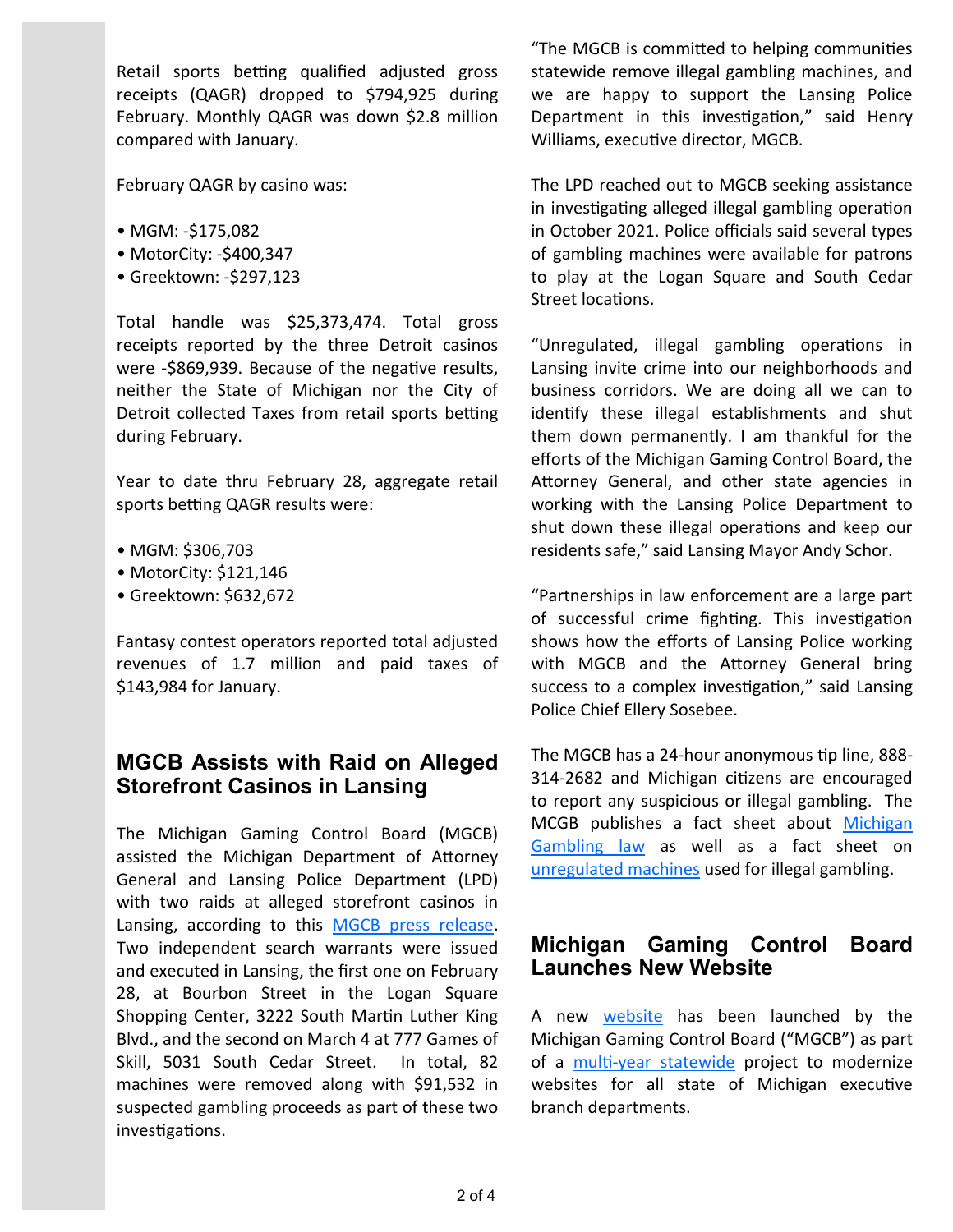According to a [bulletin](https://content.govdelivery.com/accounts/MIGCB/bulletins/30dc0cb) released by the Michigan Gaming Control Board (MGCB), although the site will look different, the services and content being offered have not changed. As a result of the transition, the URL locations of certain items may change.

According to the MGCB, some of the benefits of the new website include:

- Replacing a 20-year-old content management system
- Leveraging an updated design that is unified across all state websites
- Utilizing standard navigation structures and improved site and content accessibility
- Providing responsive mobile friendly pages and content
- Expanding social media integration
- Streamlining content structure based on key services

The MGCB has indicated that it will accept any input, suggestions or questions by email directed to [MGCBweb@michigan.gov.](mailto:MGCBweb@michigan.gov.) 

# **Northville Downs To Begin Live Horse Racing on March 12**

Michigan Gaming Control Board (MGCB) issued a [press release](https://content.govdelivery.com/accounts/MIGCB/bulletins/30e0ee3) in which they authorized live Standardbred horse racing to begin at Northville Downs on Saturday, March 12.

There are a total of 61 race dates currently scheduled in two sessions: March 12 through June 25 and September 9 through December 17. Due to the lack of race entrants, the MGCB [ordered](https://www.michigan.gov/mgcb/-/media/Project/Websites/mgcb/Horse-Racing-Executive-Orders/2022/Northville-Downs-Order-Cancelling-Live-Race-Date-2022-03-08.pdf?rev=f6774c551e504b4693b1d76321b8aad7&hash=CBB49BDBC3D11C1EC2F96600FA37C2CF) a one-day delay in the season's start at the request of Northville Downs management and the Michigan Harness Horsemen's Association. Simulcasting will still be offered on March 11.

Under an [order](https://www.michigan.gov/-/media/Project/Websites/mgcb/2022_NVD_Race_Meeting_License_2021-10-27.pdf?rev=638a6c27b61541f5aee6b1666c10904c) issued by MGCB, the track will host at least 8 live horse races per race date and not more than 16 live horse races per day. The track management may request the MGCB to approve another live racing date later in the season to make up for this weekend's cancelled

date of March 11.

"We wish for a successful year for Northville Downs and the Michigan Harness Horsemen's Association and for many hours of fun for the fans who enjoy live horse racing," said Henry Williams, Michigan Gaming Control Board executive director.

# **Detroit Area Reporter Robert Ankeny Passes Away**

Robert Ankeny, a long-time Detroit News and Crain's Detroit Business reporter who was actively involved in the paper's coverage of the introduction of casino gambling passed away this week at the age of 86. Mr. Ankeny was always very thorough and fair in his approach to news stories, making sure that the factual information he was reporting was true and verified. Michigan Gaming's own David Waddell, who wrote a casino gaming industry business focused column for the Detroit News from 1999 through 2008, made the following observation: "Bob was always tremendously focused on the quality of the journalistic product that he was involved with. With respect to my column, he made sure that it was used to convey important gaming industry information to the casino business community. He was very kind and patient, and from what I observed he acted as a very good mentor to many reporters. His influence in setting a high bar for journalists had a tremendous impact."

According to a detailed [article](https://www.deadlinedetroit.com/articles/30047/veteran_detroit_newsman_robert_ankeny_dies_weeks_before_being_honored_at_michigan_journalism_hall_of_fame) in Deadline Detroit, Mr. Ankeny is slated to be inducted in the [Michigan Journalism Hall of Fame](https://mijournalismhalloffame.org/) on April 24th. The Hall of Fame recognizes that he "made major, sustained contributions in print, broadcast and online media to news, sports, business, automotive and cultural journalism", and described Mr. Ankeny as a "dogged reporter on Jimmy Hoffa, Orville Hubbard and Kwame Kilpatrick".